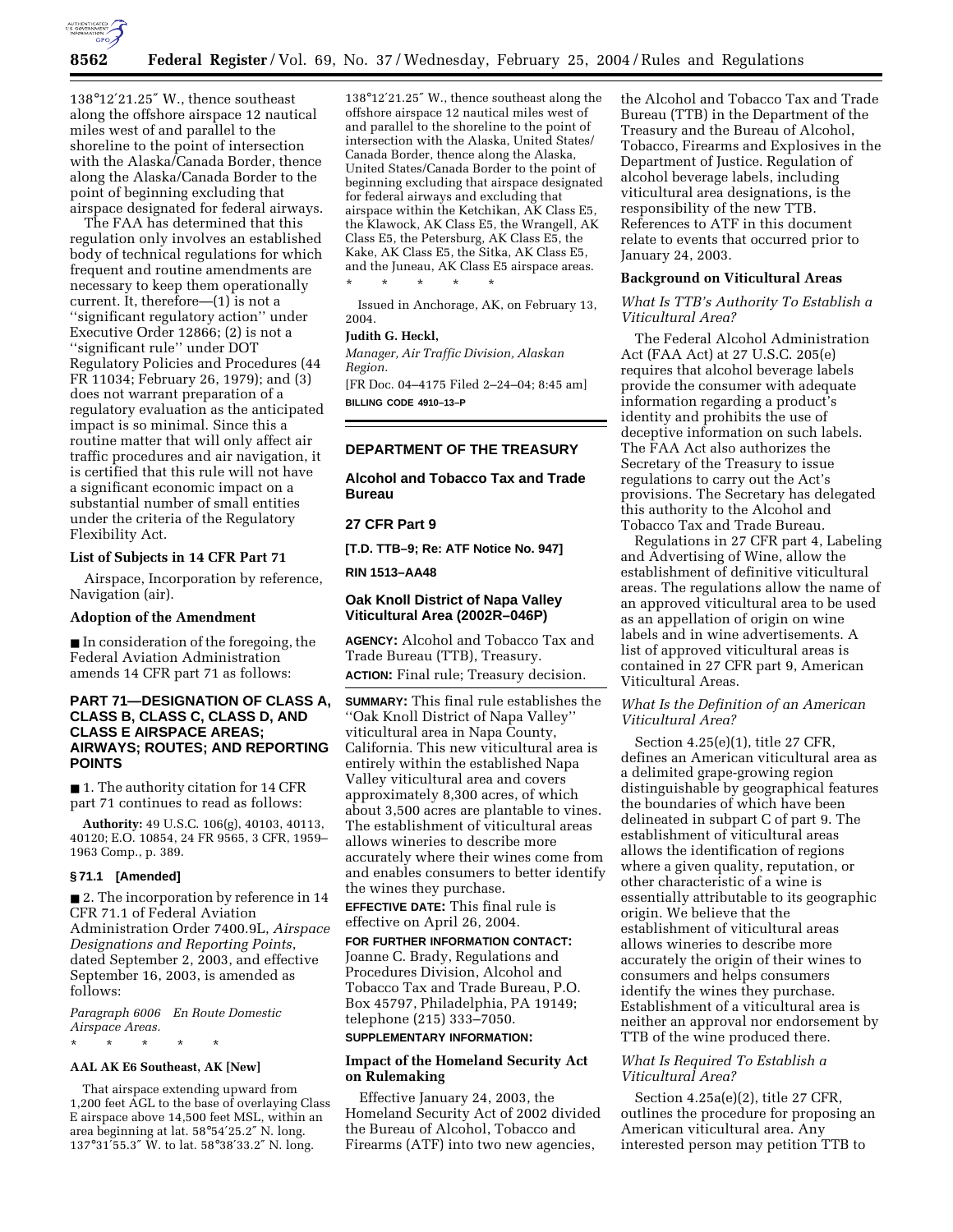establish a grape-growing region as a viticultural area. The petition must include:

• Evidence that the proposed viticultural area is locally and/or nationally known by the name specified in the petition;

• Historical or current evidence that the boundaries of the viticultural area are as specified in the petition;

• Evidence that the proposed area's growing conditions, such as climate, soils, elevation, physical features, etc., distinguish it from surrounding areas;

• A description of the specific boundaries of the viticultural area, based on features that can be found on United States Geological Survey (USGS)-approved maps; and

• A copy of the appropriate USGSapproved map(s) with the boundaries prominently marked.

## *Impact on Current Wine Labels*

With the establishment of this viticultural area, bottlers who use brand names similar to or containing part of the name of the viticultural area must ensure that their existing products are eligible to use the name of the viticultural area as an appellation of origin. For a wine to be eligible, at least 85 percent of the grapes in the wine must have been grown within the named viticultural area. If the wine is not eligible to use the appellation, bottlers must change the brand name of that wine and obtain approval of a new label. Different rules apply if you label a wine in this category with a brand name approved before July 7, 1986. *See* 27 CFR 4.39(i) for details.

## **Rulemaking Proceeding**

#### *Oak Knoll District Petition*

The Oak Knoll District Committee petitioned ATF to establish the ''Oak Knoll District'' viticultural area in the southern end of the Napa Valley in Napa County, California. Situated entirely within the established Napa Valley viticultural area, the Oak Knoll District area lies between the established Yountville viticultural area and the city of Napa. The petitioned viticultural area covers approximately 8,300 acres, of which about 3,500 acres are plantable to vines.

## *Comments on the Notice of Proposed Rulemaking*

ATF published Notice No. 947, a notice of proposed rulemaking, in the **Federal Register** on July 9, 2002 (67 FR 45437). The comment period for the proposed rule closed on September 9, 2002. During this 60-day time period, ATF requested comments concerning

the proposed Oak Knoll District viticultural area from all interested persons. ATF received seven written comments.

Two commenters, Mary Ann Tsai, president of Luna Vineyards, and Mr. James Verhey, president of UCC Vineyards Group, supported the Oak Knoll District's establishment, but sought to expand the area to include a vineyard just outside its eastern boundary along the Silverado Trail. Both Mr. Verhey and Ms. Tsai, in second comments, withdrew their first comments and supported the area's proposed boundaries. Ms. Dawnine Dyer, president of the Napa Valley Vintners Association, also wrote to express the group's support of the viticultural area as originally proposed.

Two comments opposed the area's establishment because the commenters believed the public would confuse the Oak Knoll District with the name and reputation of the Oak Knoll Winery in the Willamette Valley in Oregon. Mr. Ronald Vuylsteke and Ms. Marjorie Vuylsteke, founders of the Oak Knoll Winery, and Mr. Thomas Burton, the winery's general manager, expressed their opposition to the Oak Knoll District name in a jointly signed comment. They stated that use of this name would create significant consumer confusion, infringe upon their Oak Knoll brand name, and allow California winemakers to capitalize on their 30 years of work in the wine trade. They did suggest, however, that the alternative name ''Oak Knoll District of the Napa Valley'' might help differentiate the California wines from the Oregon wines.

Mr. Hugh Thacher, president, and Mr. James Faber, vice president of the San Francisco Wine Exchange, the marketing and sales agent for the Oak Knoll Winery in Oregon, also opposed the Oak Knoll District's establishment. They stated that an Oak Knoll District viticultural area would impact their ability to effectively market the Oak Knoll brand as an Oregon winery.

The petitioner recently advised TTB that they are willing to revise the name of the viticultural area to ''Oak Knoll District of Napa Valley.'' They have also corrected the amount of acreage in the petition from approximately 9,940 acres, of which 4,040 are plantable to vines, to approximately 8,300 acres, with 3,500 acres plantable to vines. This correction is to the amount of acres listed only. The boundaries in Notice No. 947 are accurate and have not changed.

### *TTB Decision*

The petitioner provided substantial historical and current name evidence for

the proposed Oak Knoll District viticultural area. After evaluating the petition, and the comments received, TTB has decided that the name ''Napa Valley'' should be made a part of the viticultural area name in order to distinguish the name of this area from the Oak Knoll Winery located in Willamette Valley, Oregon, which must continue to comply with the provisions of 27 CFR 4.39(i). The regulatory text contained in this final rule has been modified accordingly, and the new viticultural area will be formally known as the ''Oak Knoll District of Napa Valley.''

## **Supporting Evidence for the Oak Knoll District of Napa Valley**

## *What Name Evidence Has Been Provided?*

The petitioners supplied name evidence in the form of articles from various publications and trade magazines that make reference to the ''Oak Knoll District'' in Napa Valley. An excerpt from the article ''Dances with Cows'' by Richard Paul Hinkle in the Lifestyle section of the August/ September 1999 issue of Wine News states that the Trefethen family bought the Eshcol estate, a 600-acre walnut, wheat, grape and prune ranch, ''in the Oak Knoll District of Napa'' in 1968. An article from the July 16, 1997, Los Angeles Times states, ''Trefethen's 600 acres of vines are in the (not yet legally designated) Oak Knoll District at the cool southern end of Napa Valley, not far from the city of Napa.''

The petition included historical evidence for the Oak Knoll name in a report submitted by historian Charles L. Sullivan, which included newspaper articles that extend back to the 1800s. According to the report, the viticultural area is the site of the historic Oak Knoll Ranch, which dates from the early days of American settlement in the Napa Valley. Also within the viticultural area are the former Oak Knoll School District, the historic Oak Knoll train station, the Oak Knoll Inn, and the Oak Knoll Cellars vineyard.

The petitioner also offers some modern evidence of the area's name recognition, noting that Oak Knoll Avenue traverses the viticultural area from Highway 29 on its western side to the Silverado Trail on its eastern side.

### *What Boundary Evidence Has Been Provided?*

The Oak Knoll District of Napa Valley viticultural area is located in the southern end of Napa Valley in Napa County, California, and is completely within the established Napa Valley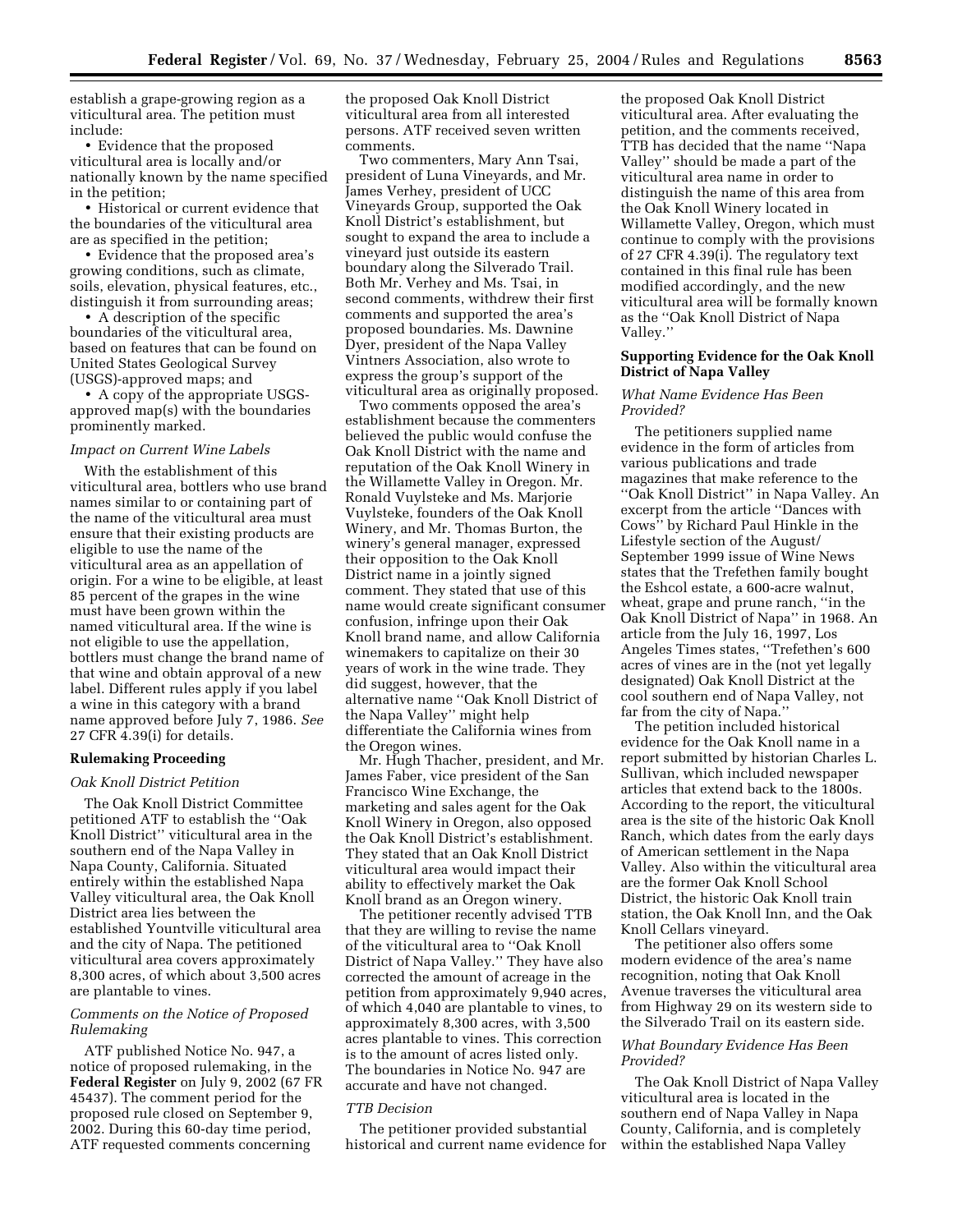viticultural area. The northern boundary of Oak Knoll District of Napa Valley is the same as the southern boundary of the Yountville viticultural area, and the Mt. Veeder viticultural area boundary line to Redwood Road defines part of its western boundary. Professor Deborah L. Elliott-Fisk, in her climate and soil report included with the petition, states that the area's southern boundary approximates the southern edge of the Dry Creek alluvial fan. She also concludes the most logical west-east line to follow for this boundary is Redwood Road, which becomes Trancas Road to the east of Highway 29, and states the area's logical eastern boundary is the Silverado Trail.

The petitioner submitted two USGS maps. See the narrative boundary descriptions and the listing of maps for the viticultural area in the final rule published at the end of this notice.

# *What Evidence Relating to Growing Conditions Was Provided?*

#### Soil

According to the reports and studies cited by Dr. Elliott-Fisk, the soils in the Oak Knoll District of Napa Valley viticultural area are ''more uniform than in other approved Napa Valley viticultural areas, due principally to the dominance of the large Dry Creek alluvial fan.'' Dr. Elliott-Fisk notes that across the large Dry Creek fan, soils include fine, gravelly clay loam, silt loam, and loam soils. The alluvial deposits from Dry Creek and the Napa River have buried the Diablo clays and Haire clay loams within this viticultural area. This contrasts with the land south of this viticultural area where Diablo and Haire soils are common at the surface.

Bedrock, seen in the hillsides along the western edge of the Oak Knoll District of Napa Valley area is diverse and primarily volcanic in origin. Serpentine, sandstone and shale are found on the hillsides. The toeslope soils are unusually rich in clay and are found in many different colors.

#### Topography

According to reports cited by Dr. Elliott-Fisk, the Oak Knoll District of Napa Valley viticultural area lies at relatively low elevations along the valley floor, with the Dry Creek Fan spreading out across the valley floor as sea-level dropped and San Pablo Bay regressed south and west many years ago. Valley floor elevations and the valley floor gradient increase just south of Yountville. This is the most abrupt topographic change along the entire Napa Valley floor.

# Climate

The petitioners state that, outside of the Los Carneros viticultural area, one of the coolest regions in the Napa Valley is the Oak Knoll District of Napa Valley viticultural area, which has a long cool growing season for grapevines lasting approximately eight months of the year. This uniform climate is due to the broad, flat valley floor's topography. Along the western and eastern edges of the Oak Knoll District of Napa Valley area, small pockets of an even cooler climate are found in the immediate Napa River floodplain and in the small stream tributaries on the lower foothills.

The petitioner also states the proximity of this area to San Pablo Bay results in a maritime influence, with cool breezes coming off the bay. Coastal fog is common is the mornings, especially in the summer. The petitioner adds that the area is sub-humid and receives approximately 28 to 30 inches of precipitation in a normal year. Annual precipitation can reach 60 inches in an abnormally wet year.

# **Regulatory Analyses and Notices**

*Is This a Significant Regulatory Action as Defined by Executive Order 12866?* 

TTB has determined that this regulation is not a significant regulatory action as defined by Executive Order 12866. Therefore, a regulatory assessment is not required.

## *How Does the Regulatory Flexibility Act Apply to This Proposed Rule?*

TTB certifies that this regulation will not have a significant economic impact on a substantial number of small entities. This regulation imposes no new reporting, recordkeeping, or other administrative requirements. The establishment of a viticultural area is neither an endorsement nor approval by TTB of the quality of wine produced in the area. Any benefit derived from the use of a viticultural area name is the result of a proprietor's own efforts and consumer acceptance of wines from that area. Accordingly, a regulatory flexibility analysis is not required.

### **Drafting Information**

The principal author of this document is Joanne Brady, Regulations and Procedures Division, Alcohol and Tobacco Tax and Trade Bureau.

### **List of Subjects in 27 CFR Part 9**

Administrative practice and procedure, Alcohol and alcoholic beverages, Consumer protection, and Wine.

### **Authority and Issuance**

■ For the reasons set forth in the preamble, Title 27, Code of Federal Regulations, part 9, American Viticultural Areas, is amended as follows:

# **PART 9—AMERICAN VITICULTURAL AREAS**

■ 1. The authority citation for part 9 continues to read as follows:

**Authority:** 27 U.S.C. 205.

## **Subpart C—Approved American Viticultural Areas**

■ 2. Subpart C is amended by adding § 9.161 to read as follows:

### **§ 9.161 Oak Knoll District of Napa Valley.**

(a) *Name.* The name of the viticultural area described in this section is ''Oak Knoll District of Napa Valley''.

(b) *Approved maps.* The appropriate maps for determining the boundary of the Oak Knoll District of Napa Valley viticultural area are the following United States Geological Survey Quadrangle maps (7.5 Minute Series):

(1) Napa, California, 1951 (Photo revised 1980); and

(2) Yountville, California, 1951 (Photo revised 1968).

(c) *Boundaries.* The Oak Knoll District of Napa Valley viticultural area is located entirely within Napa County, California. The boundaries of the Oak Knoll District of Napa Valley viticultural area, using landmarks and points of reference found on the appropriate U.S.G.S. maps, are as follows:

(1) Beginning at the intersection of State Highway 29 and Trancas Road in the city of Napa on the Napa, CA quadrangle map;

(2) Proceed easterly along Trancas Road until it meets the Napa River;

(3) Proceed southerly along the Napa River approximately 3,500 feet to its confluence with Milliken Creek;

(4) Continue northerly up Milliken Creek to its intersection with Monticello Road;

(5) Then proceed westerly along Monticello Road to its intersection with Silverado Trail;

(6) Then proceed northerly and then northeasterly along Silverado Trail to its intersection with an unimproved dirt road located approximately 1,300 feet north of the intersection of Silverado Trail and Oak Knoll Avenue;

(7) From that point, proceed west in a straight line to the confluence of Dry Creek and the Napa River;

(8) Then proceed northwesterly along Dry Creek onto the Yountville map to